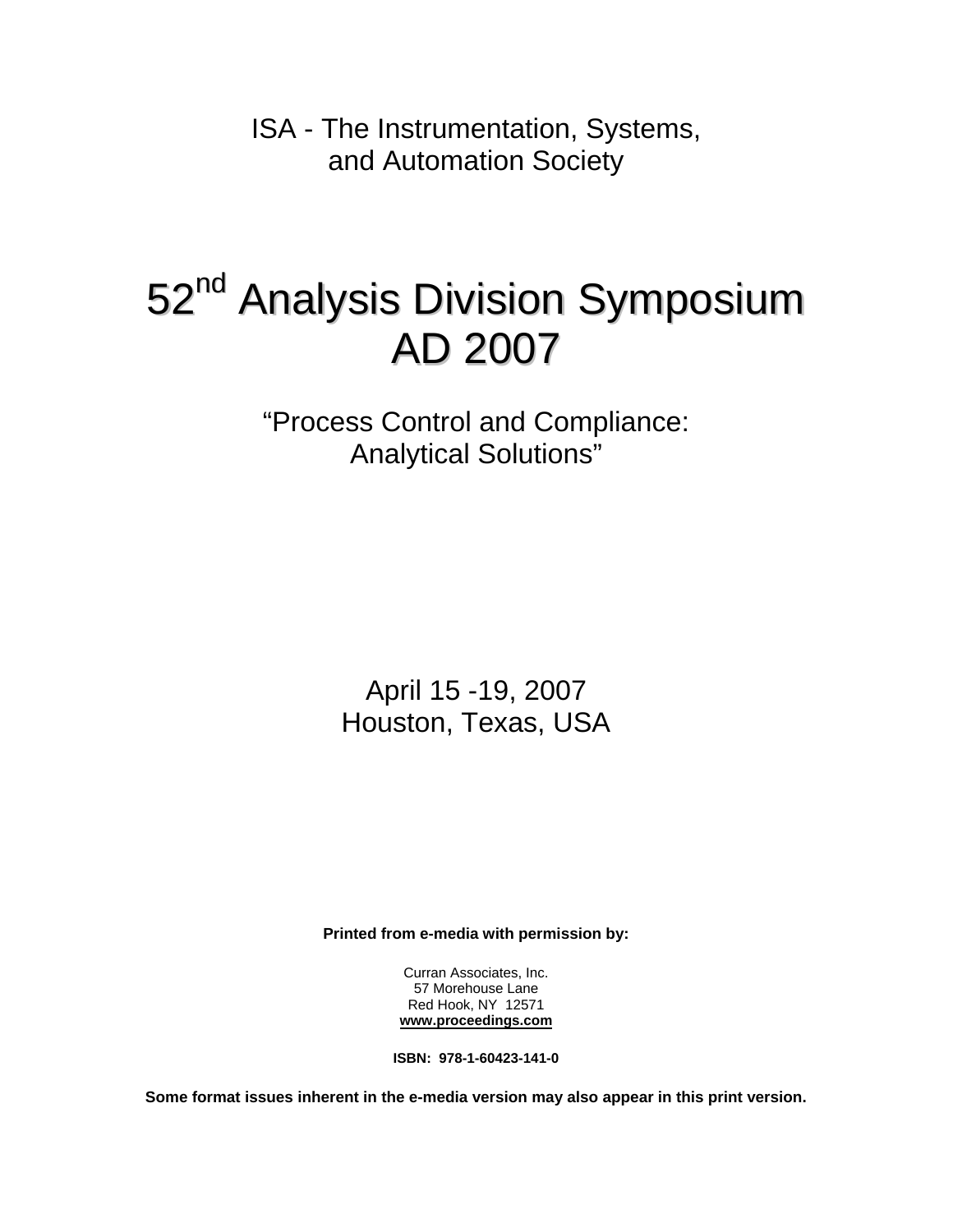

## **Copyright Information**

Copyright @ 2007 by ISA-The Instrumentation, Systems, and Automation Society

All rights reserved.

Produced in the United States of America.

No part of this CD-ROM may be reproduced, stored in a retrieval system accessible by more than a single user, or transmitted in any form or by any means (electronic, mechanical, photocopying, recording, or otherwise), without the prior written permission of the publisher.

Printing and Photocopying Restrictions: Except as permitted by fair use, reproduction or distribution in printed form is prohibited without royalty.

ISA 67 Alexander Drive P.O. Box 12277 Research Triangle Park, North Carolina 27709 Phone: 919-549-8411 Fax: 919-549-8288 E-mail: info@isa.org ISA Online: http://www.isa.org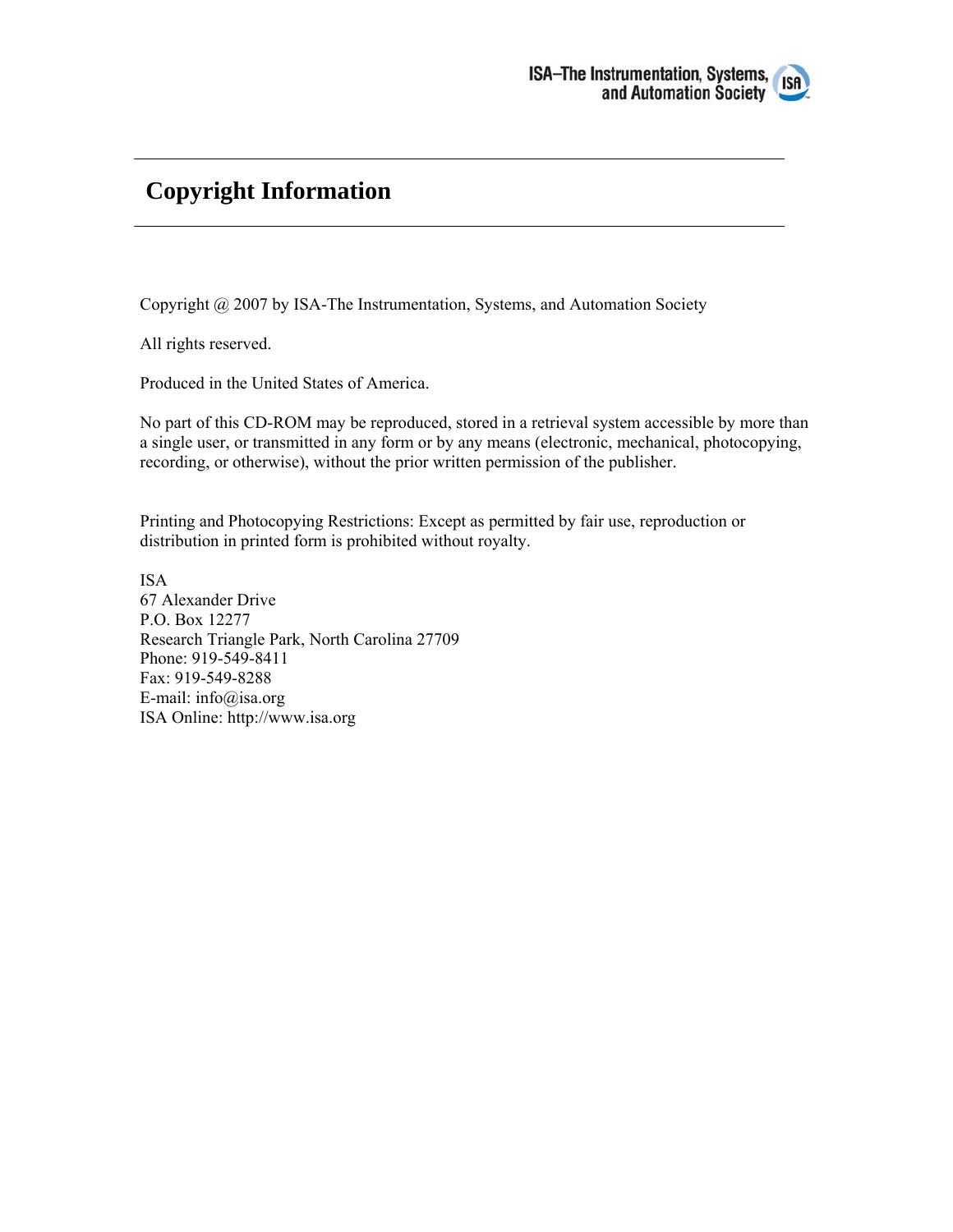## **Proceedings Table of Contents**

Analysis Division Symposium; AD 2007

Marriott Houston Hobby Airport; Houston, TX , USA; 15 – 19 April 2007

| <b>Session</b> | Title / Author(s)                                                                                                                                                                                                            | Page      |
|----------------|------------------------------------------------------------------------------------------------------------------------------------------------------------------------------------------------------------------------------|-----------|
| AD2007.S01     | <b>SPECTROSCOPY: 1</b><br><b>Bob Saltzman (Saltzman &amp; Associates)</b>                                                                                                                                                    |           |
| S01.1 (P025)   | I Diode Array Process Analyzer for Sulfur Recovery Applications<br>Aaron Rollo, (Applied Analytics)                                                                                                                          | $\perp$   |
| S01.2 (P001)   | A Single Analyzer / Sample System for the Determination of $H_2S$ , COS<br>(NDUV) and H <sub>2</sub> (TCD) in a Refinery SRU Tail Gas Treating Unit (TGTU)<br>Kevin Harris, Phil Harris, Randy Hauer (AMETEK Process Instr.) | 13        |
| AD2007.S02     | <b>GAS CHROMATOGRAPHY: 1</b><br><b>Jerry Clemons (ABB Analytical Products)</b>                                                                                                                                               |           |
| S03.1 (P008)   | On-line Analysis of Ethylene Furnace Liquid Feedstock<br>Rod Spitler, Andy Weber (The Dow Chemical Co.)                                                                                                                      | <u>25</u> |
| S03.2 (P006)   | Advances in Process GC Using MEMS Technology – Applications and<br>Experiences with a Field-Mounted Device<br>Harald Mahler (Siemens AG, Germany)                                                                            | 38        |
| S03.3 (P004)   | Alternative On-Line Hydrogen Measurement<br>Ulrich K. Gokeler (Siemens Energy & Automation)                                                                                                                                  | <u>51</u> |
| AD2007.S03     | <b>SPECTROSCOPY: 2</b><br><b>Bob Saltzman (Saltzman &amp; Associates)</b>                                                                                                                                                    |           |
| S03.1 (P010)   | New Process Gas Analyzer for the Measurement of Water Vapor<br>Concentrations<br>A. Amerov, R. Fiore, M.Maskas, W. Meyer, K. Tran (Ametek Process Instr.)                                                                    | 63        |
| S03.2 (P017)   | Diode Laser Sensors for Trace Moisture in Olefins Product Streams<br>X. Zhou, X. Liu, G. Sanger (SpectraSensors)                                                                                                             | <u>75</u> |
| S03.2 (P018)   | Wavelength-Modulation Absorption Spectroscopy Based Trace Moisture<br>Analyzer for Natural Gases<br>Sherry Liu, Xin Zhou, Greg Sanger (SpectraSensors)                                                                       | 87        |
| AD2007.S04     | <b>LIQUID CHROMATOGRAPHY</b><br>David Lewko (Bantrel)                                                                                                                                                                        |           |
| S04.1 (P026)   | Liquid Chromatography Based On-line Analyzers for Process Monitoring &<br>Control<br>Rick Cooley, Mike Doyle (Dionex Corp.)                                                                                                  | 99        |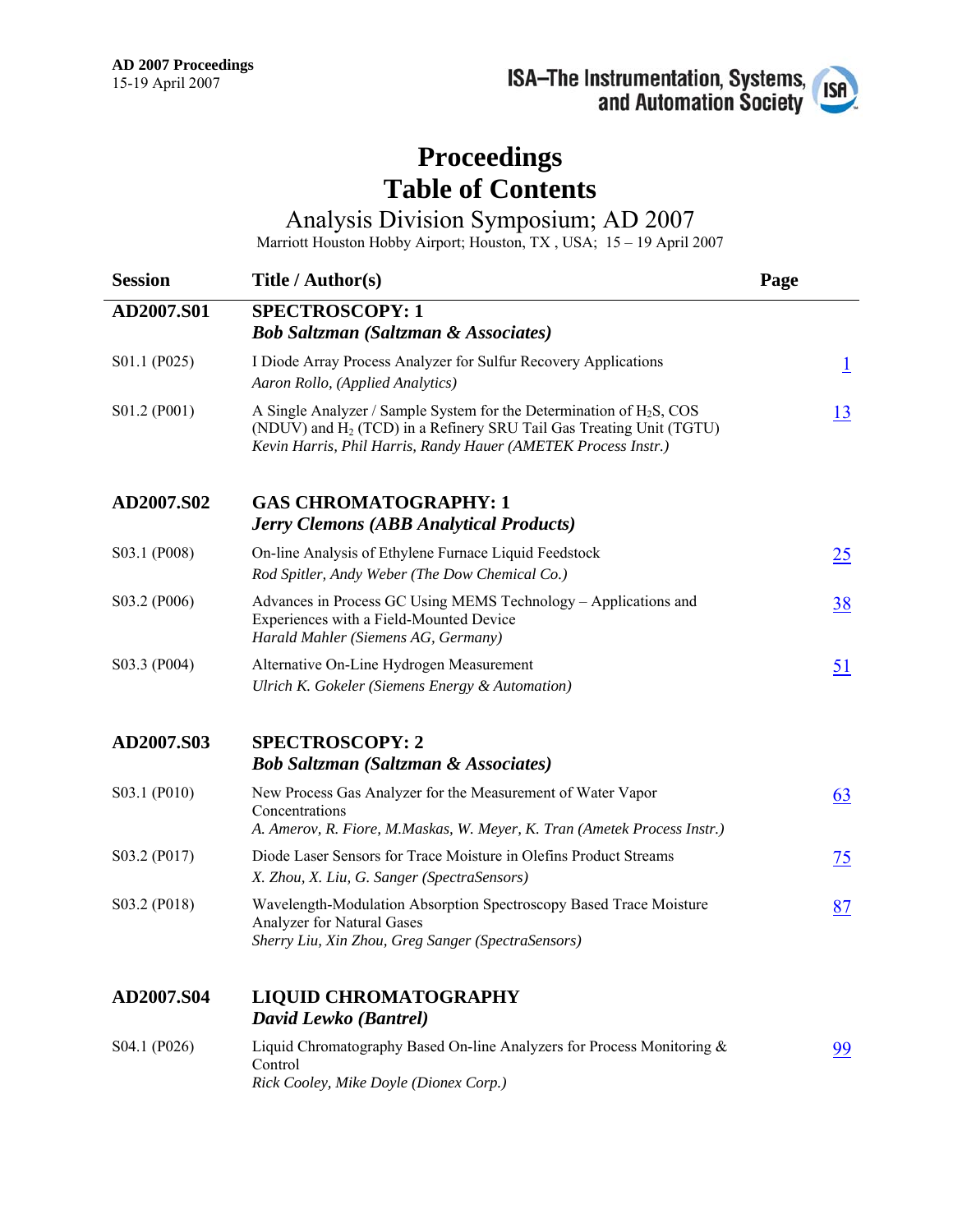| <b>Session</b>                        | Title / Author(s)                                                                                                                                      | Page |
|---------------------------------------|--------------------------------------------------------------------------------------------------------------------------------------------------------|------|
| AD2007.S05                            | <b>MARKETING</b><br>Dale Merriman (MTI Analytical Technology)                                                                                          |      |
| S05.1 (T023)                          | TUTORIAL:<br>Process Analyzer Marketplace<br>Steve Walton, Terry McMahon (PAI Partners)                                                                | 109  |
| AD2007.S06                            | <b>VALIDATION: 1</b><br>Dale Merriman (MTI Analytical Technology)                                                                                      |      |
| S06.1 (P029)                          | Preparing Trace Moisture Standards in Reactive Matrix Gases<br>Jim McKinley (Kin-Tek Laboratories)                                                     | 111  |
| S06.2 (P030)                          | Adding Relative Humidity to Trace Concentration Gas Standards in a<br>Permeation System<br>Danet Vrazel (Kin-Tek Laboratories)                         | 120  |
| AD2007.S07                            | <b>COMMUNICATIONS</b><br><b>Bob Farmer (Siemens)</b>                                                                                                   |      |
| S07.1 (P032)                          | Open Industrial Networks - Connecting to the Future<br>Ian Verhappen (MTL Instrument Group)                                                            | 130  |
| AD2007.S08                            | <b>SPECTROSCOPY:3</b><br><b>Bob Saltzman (Saltzman &amp; Associates)</b>                                                                               |      |
| S08.1 (P009)                          | Simultaneous Measurement of Ethane and Propane in a Methane Stream<br>Using an EP-IR Based Hydrocarbon Analyzer<br><b>Bertrand Lanher (Aspectrics)</b> | 134  |
| S08.2 (P014)                          | Raman Process Analyzer for At-Line and Real-Time Measurement of<br><b>Chemical Composition</b><br>Gordon Brown (Cambrius)                              | 146  |
| AD2007.S09                            | <b>OPTICAL TECHNIQUES</b><br>David Lewko (Bantrel)                                                                                                     |      |
| S09.1 (P027)                          | In-Line Turbidity Measurements for Industrial Processes<br>David Bigalke, John Groetsch (Mettler-Toledo Ingold)                                        | 158  |
| AD2007.S10                            | <b>VALIDATION: 2</b><br>Dale Merriman (MTI Analytical Technology)                                                                                      |      |
| S <sub>10.1</sub> (T <sub>022</sub> ) | TUTORIAL:<br>Assuring Traceable Accuracy of Trace Concentrations of Gas Standards<br>Jim McKinley (Kin-Tek Laboratories)                               | 168  |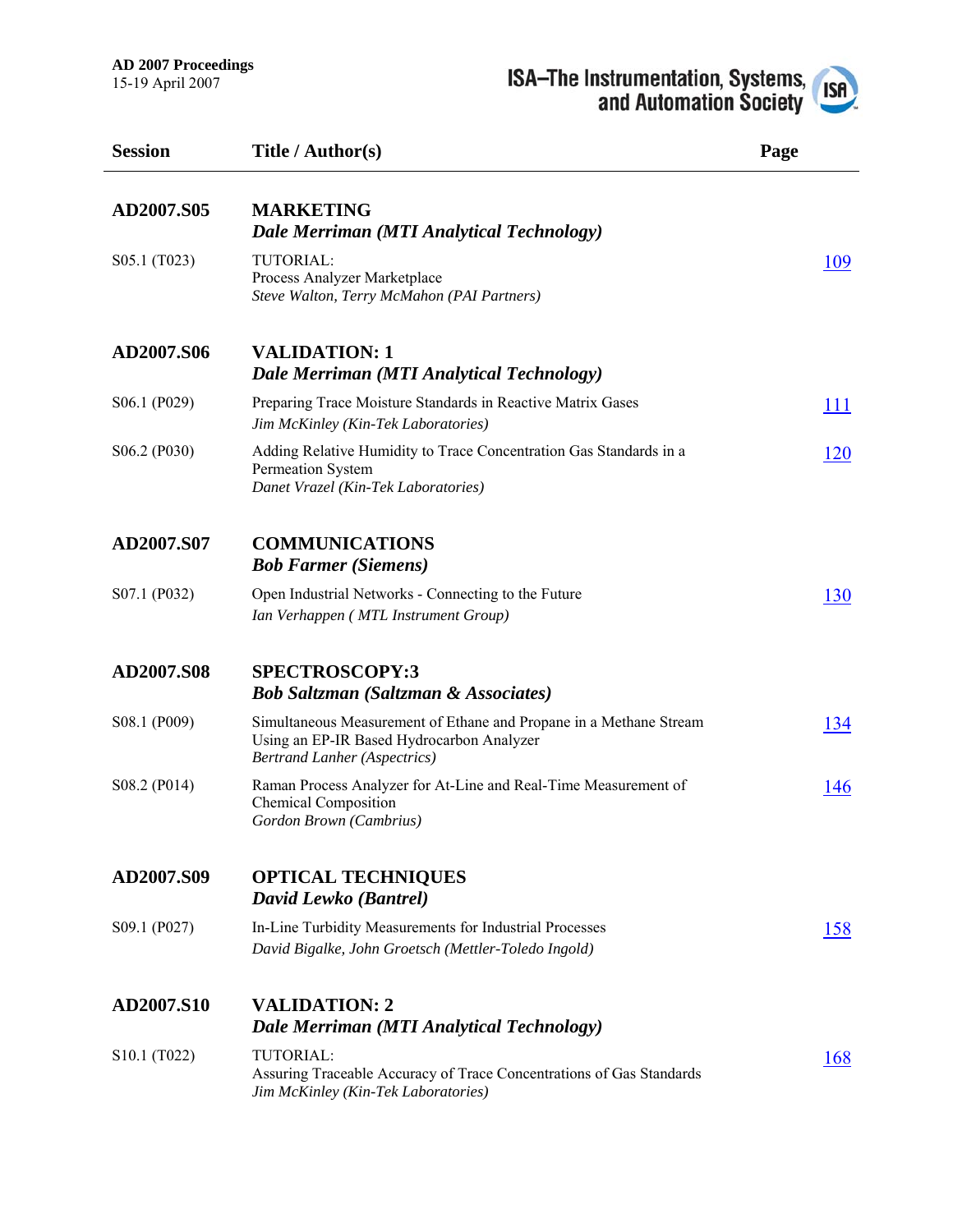

| <b>Session</b>                        | Title / Author(s)                                                                                                                                                                                                                                               | Page        |
|---------------------------------------|-----------------------------------------------------------------------------------------------------------------------------------------------------------------------------------------------------------------------------------------------------------------|-------------|
| AD2007.S11                            | <b>SAMPLING SYSTEMS: 1</b><br><b>Bob Sherman(CIRCOR Tech)</b>                                                                                                                                                                                                   |             |
| S11.1 (P019)                          | The Importance of Training on Sample Handling & Conditioning<br>Mark Firmin $(A + Corp)$                                                                                                                                                                        | 182         |
| AD2007.S12                            | <b>EMERGING TECHNOLOGY</b><br><b>Rod Spitler (Dow Chemical)</b>                                                                                                                                                                                                 |             |
| S12.1 (P016)                          | Applications of Imaging Systems in Process Control and Optimization<br>Tod Canty, Keith DeMonstoy (Canty Process Technologies)                                                                                                                                  | <u> 189</u> |
| S12.2 (P028)                          | An Ultra-Sensitive, Multi-Species Trace Gas Analyzer for Process Analysis<br>and Control<br>Eric Crosson, Kathleen Hartnett (Picarro)                                                                                                                           | N/A         |
| S12.3 (P003)                          | Rapid On-Line Analysis of Acetylene for Hydrogenation Reactor Control<br>Optimization<br>Linh Le, J.D. Tate, Mary Beth Seaholtz (Dow Chemical);<br>Manish Gupta, Doug Baer (Los Gatos Research)<br>Trevor Knittel, Alan Cowie, Jie Zhu (Analytical Specialties) | <u> 198</u> |
| S12.4 (P007)                          | Emerging Applications for Tunable Diode Laser - the Promise and the<br>Problems<br>Trevor Knittle, Don Wyatt, Jie Zhu (Analytical Specialties);<br>Linh Le, J.D. Tate (Dow Chemical)                                                                            | 212         |
| AD2007.S13                            | <b>PANEL</b><br><b>Panel Members</b>                                                                                                                                                                                                                            |             |
| S13.1 (T033)                          | Process Analyzer Systems - Levels of Acceptance Testing<br>David Lewko (Bantrel);<br>Pete Wisneski (Chevron);<br>Bac Vu (ExxonMobil)                                                                                                                            | 213         |
| AD2007.S14                            | <b>COMPOSITION ANALYSES</b><br><b>Ken Konrad (Intek Corp.)</b>                                                                                                                                                                                                  |             |
| S14.1 (P031)                          | Stack Sampling and Analysis for Total Composition<br>John Burkland, Jimmy Converse (TASC)                                                                                                                                                                       | 214         |
| AD2007.S15                            | <b>SAMPLING SYSTEMS: 2</b><br><b>Bob Sherman(CIRCOR Tech)</b>                                                                                                                                                                                                   |             |
| S15.1 (P021)                          | Hazardous Operation Sample Probe for Insertion/Retraction Under High<br><b>Process Pressure Conditions</b><br>Don Mayeaux (A+ Corp.)                                                                                                                            | 224         |
| S <sub>15.2</sub> (P <sub>011</sub> ) | Analysis of Gas Streams with High Dew Points on a Wet or Dry Basis                                                                                                                                                                                              | <u>232</u>  |
|                                       | © Copyright 2007, Instrumentation, Systems, and Automation Society. All rights reserved.<br>ISA 52 <sup>nd</sup> Analysis Division Symposium, 2007                                                                                                              |             |